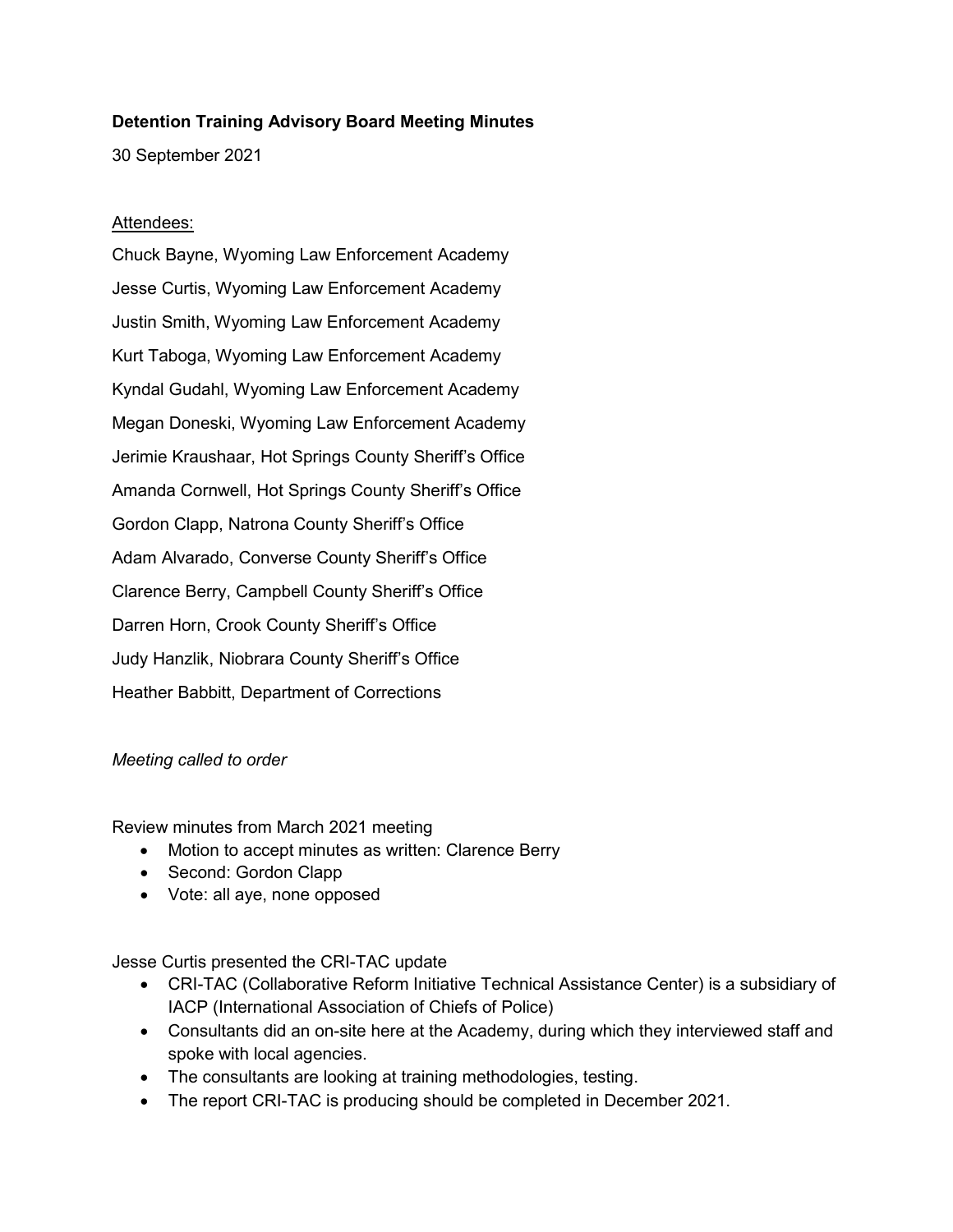- This effort is largely focused on POB, but will have overall effects that can influence other Basics.
- The focus is to apply what we know from research about how people learn.
- "Utilize what is proven, not what is common"
- Clarence Berry: this is a good thing hasn't been done in a long time.

Chuck Bayne discussed a potential new Job Task Analysis

- WLEA is asking legislature for funds to hire a consultant to complete a new JTA for both DOB & POB
- DOB is oldest JTA we have
	- $\circ$  It is time to update, as the results should be within 5-7 years
- JTA includes:
	- o When should this be taught? Basic, FTO
	- o Consequence of task being performed wrong?
	- o How often have you used this task? Everyday? Never?
- If approved, funding wouldn't be available until July 2022

Jesse Curtis discussed adding a 3rd Detention Officer Basic

- Originally went to 2 DOBs as a result of COVID
	- o Lack of dorm space
- Training 1 basic at a time is beneficial to both students and staff o Allows for larger class sizes
- We've added back  $3<sup>rd</sup>$  DOB in 2022, but still only 1 basic in house at a time
- Gordon Clapp: Glad 3<sup>rd</sup> basic is back. Allows agency to send fewer folks at a time, instead of losing multiple officers to training all at once

WLEA elicited suggestions for Advanced Training

- Adam Alvarado: Will Dual Certification be available soon?
- Yes, Dual Cert will run in conjunction with DOB, starting with B Basic in 2022

## New Business

Question for POST from Clarence Berry: is there a deadline for changing the online COVID training limits from POST?

• Since Director Walsh could not attend this meeting, will need to follow up at a later date.

Nominations for Rick Puls' previous position – Large Agency Worker

- WLEA will send out email requesting nominations
- E-vote will be conducted once nominations are received